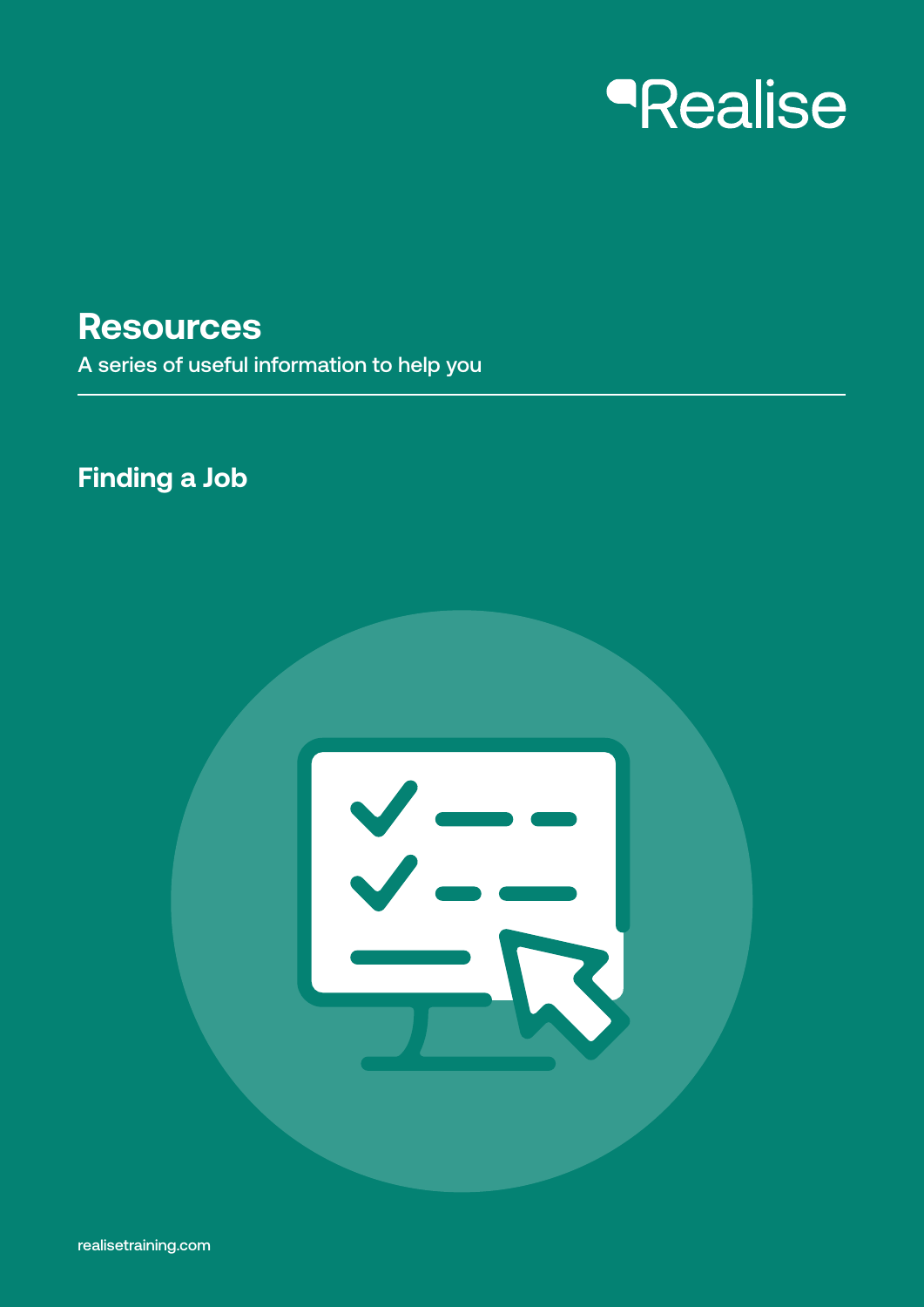Many companies advertise jobs on the internet. You can find details on company websites, through recruitment agencies and via local newspapers. If you don't have access to the internet at home, you can still use the internet at your training centre or local library.

#### **Where to look...**

#### Jobcentre Plus

Jobcentre Plus advisors can tell you about jobs in your local area and in other places. Once you find a job you're interested in, they will give you the information you need to apply. To call Jobcentre Plus ring 0845 6060 234. You will also be able to find out where your Local Jobcentre Plus office is. Lines are open between 8am and 6pm from Monday to Friday and between 9am and 1pm on Saturdays.

#### Local newspapers

Find out which day your local paper comes out and the day it advertises jobs. Newspapers can also keep you up to date on which companies are moving into the area and those who are expanding. You can use this information by applying to those companies before they advertise to see if there are any jobs available. Your business knowledge and enthusiasm will reflect well on you. You may want to contact a company for more details about a job after reading an article in the local press. Occupational magazines relating to industry you wish to work in also advertise jobs. You can ask a well-equipped newsagent or go online for further information.

#### Register with a recruitment agency

Recruitment agencies advertise short and long-term jobs and some specialise in particular areas of work. If you register with the relevant agencies in your local area you'll be kept up to date on the latest vacancies available.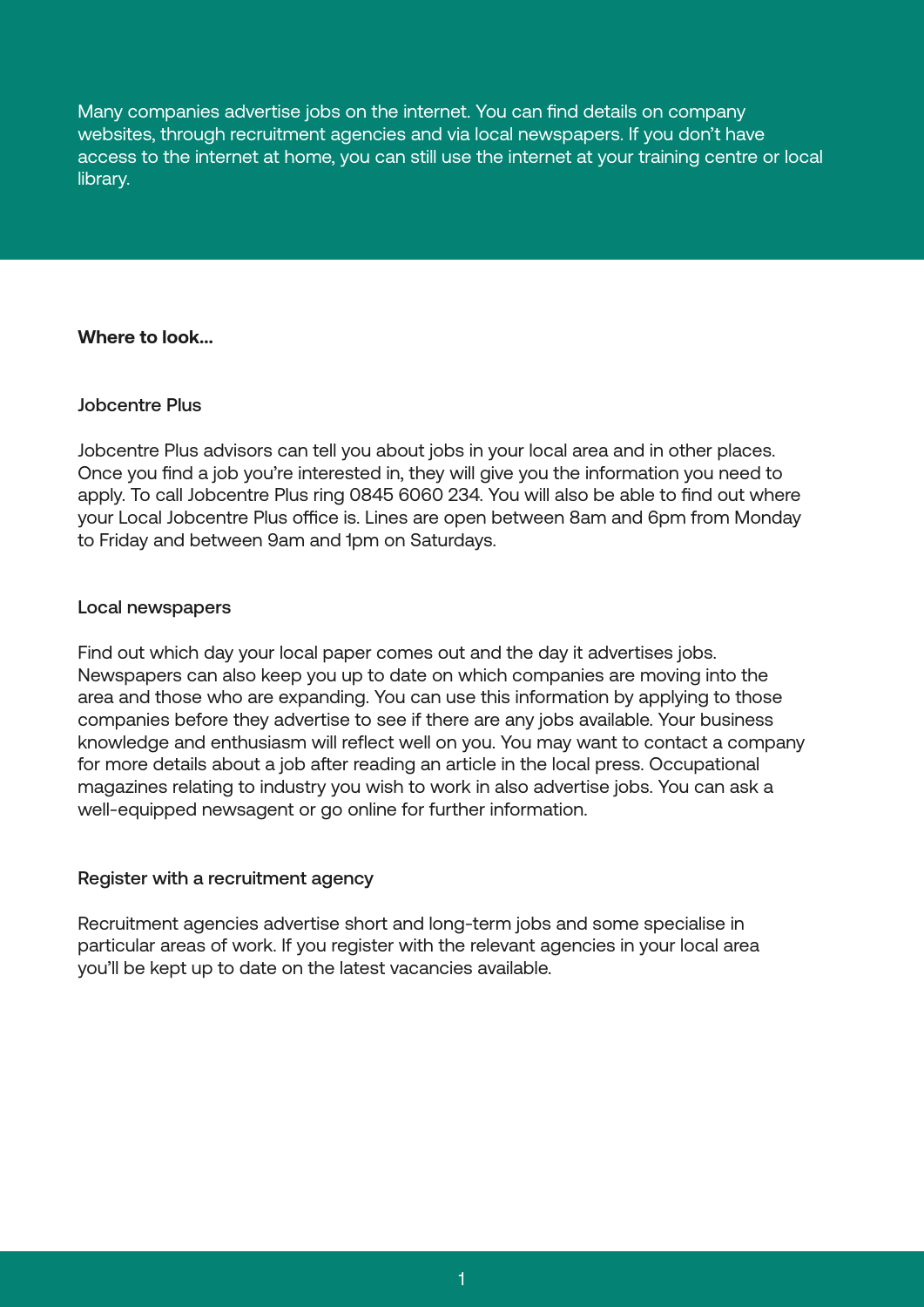#### Word of mouth

It is always worth talking to people you know about your job search as you never know who might know of a suitable vacancy or of someone who should contact. If there are any recruitment or job fairs taking place in your area, these are also a good way of meeting new contacts. Before attending the event, you should think about what you want to get from it. You should also take a few copies of your CV along with you.

#### Approaching employers

Many jobs are never advertised, so it is a good idea to make a list of the companies you would like to work for and contacting them to ask if they have any vacancies. A benefit of doing this is that you're not competing against a large group of people, like you would be if the job was advertised. Employers are used to people asking questions about jobs, so if they can find somebody without advertising it saves them time and money.

#### Online Networks

Some employers now use social media network sites such as Facebook and Twitter to recruit new people. To take advantage of this make sure you sign up to a relevant social networking site and create a profile that will impress potential employers. There are many job websites where you can register and search for jobs.

A few to get you started include:

- totaljobs.com
- jobsite.co.uk
- fish4.co.uk
- monster.co.uk
- reed.co.uk
- jobsearch.co.uk
- redgoldfish.co.uk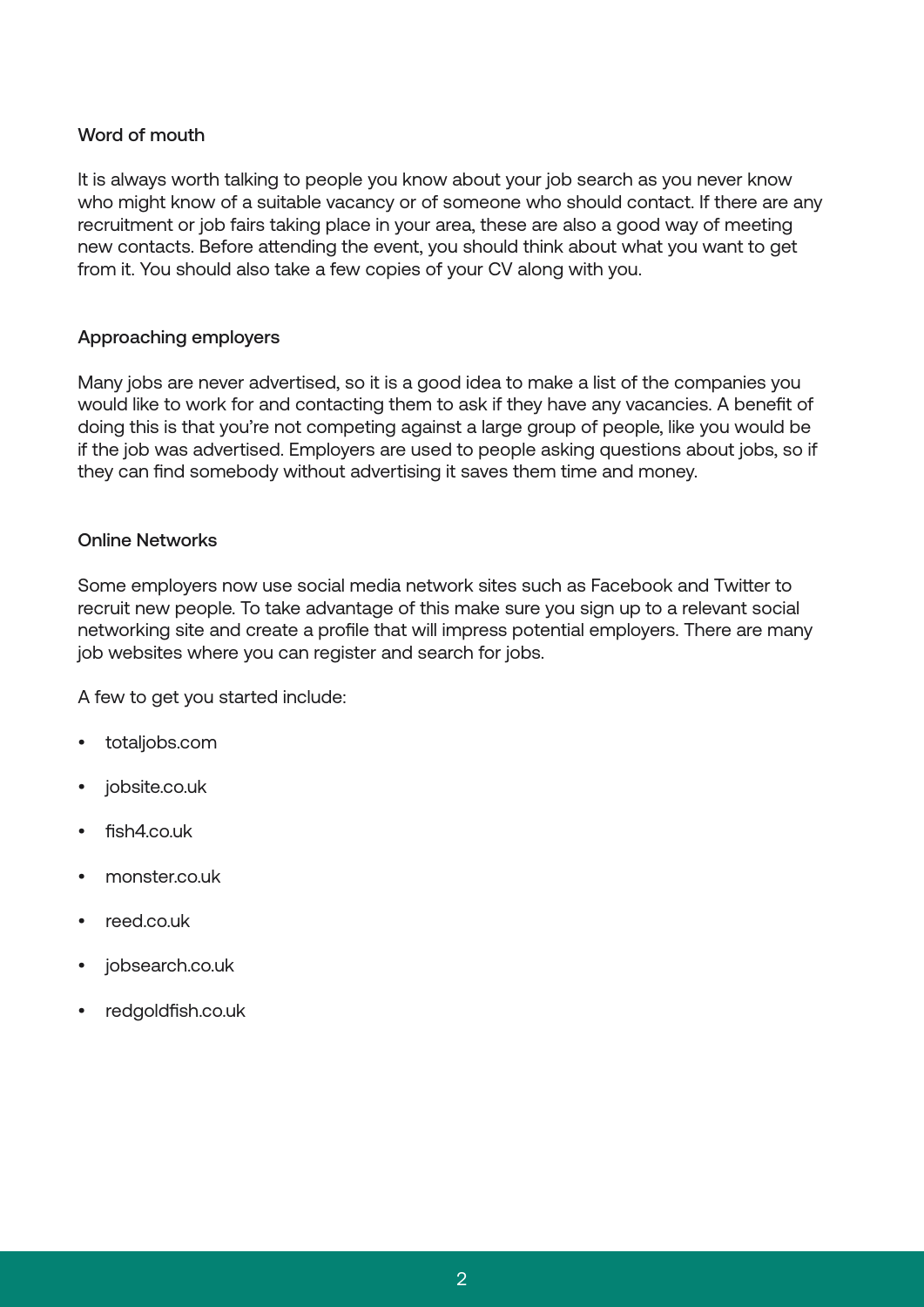#### Mobile and tablet

If you have a smart-phone or tablet you can use it to search for jobs. There are many apps available on iPhone and Android that will help you.

#### Keeping track of your progress

Keeping track of your job search is a good idea as it helps you remember who you have approached, and what the response was. You can also record:

- Which day local papers advertise jobs
- Which recruitment agencies you have contacted
- When trade journals come out
- Which friends have provided useful information

#### Thinking ahead

When you get invited to an interview, make sure you research the company and think about the questions you might be asked. Have a read through our interview advice.

Get motivated now!